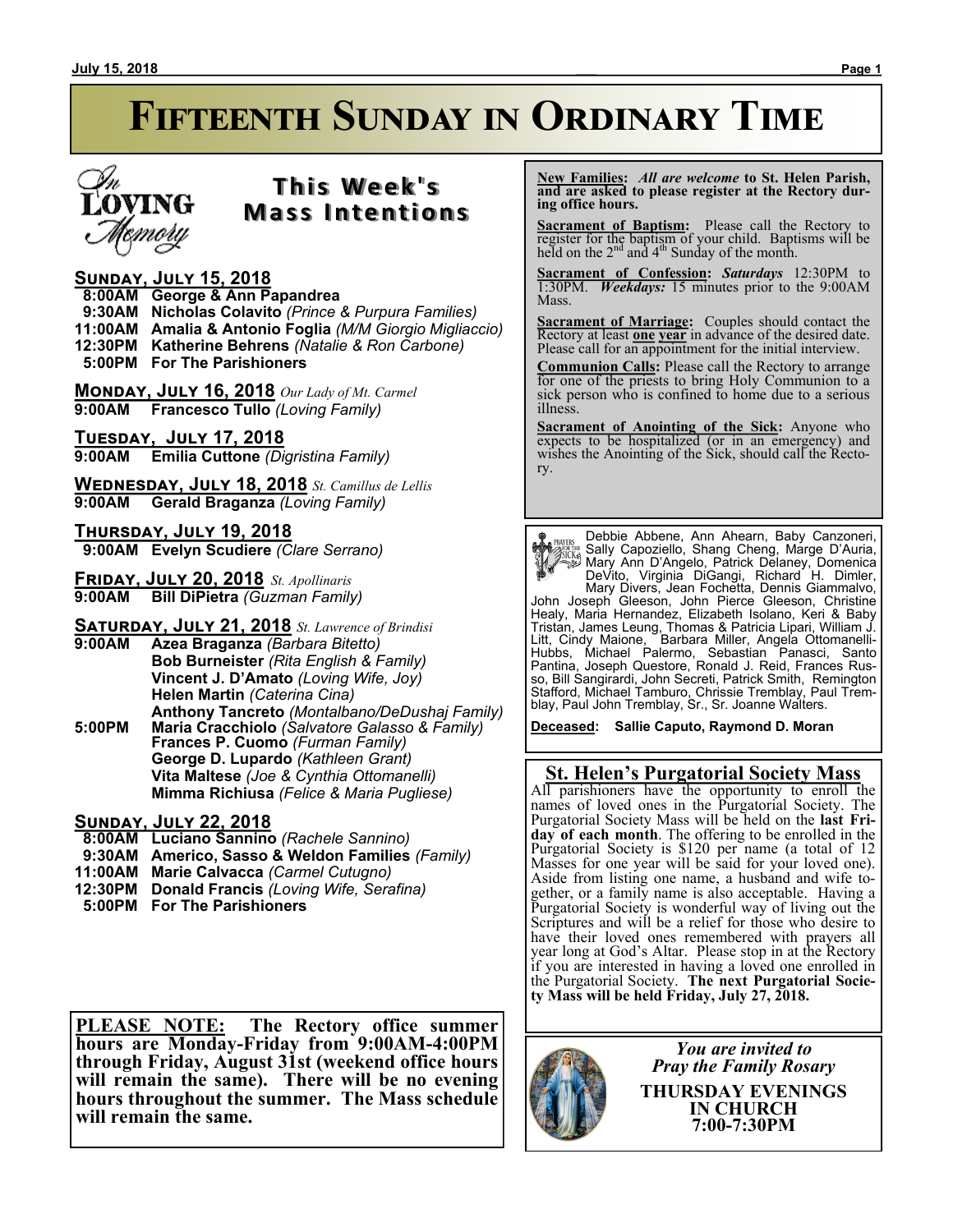"*Do your thing. Do it unapologetically. Don't be discouraged by criticism. You probably already know what they're going to say. Pay no mind to the fear of failure. It's far more valuable than success. Take ownership, take chances, and have fun. And no matter what, don't ever stop doing your thing."* –Asher Roth

There are many who call Saint Helen their parish. Parishioners, they are called. They come week after week, praising God in this holy place; they give back with their time, treasure and talents. Then, there are the employees, working long hours and always going above and beyond the call of duty. Then, there are the countless volunteers, who give of their time to teach children, make liturgy dignified or help out in any capacity they can offer.

Then, there are the unseen volunteers; the quiet ones who are always there, and without whom things would literally fall apart!

This week, I want to thank a small group of volunteers who wish to go unseen and unnamed. When everyone has left the Church, they don hospital scrubs and clean the Church. I mean scour the church! Meticulously cleaning every square inch of the church… equipped with paint brushes to pull out every speck of dust and razorblades to scrape up the gum of some ne'er-do-well (look it up).

Week after week, these and many other volunteers take ownership of the place they call their parish, neither looking for praise nor recognition. They quietly and cooperatively take ownership! I want to thank the few and the many who, day in and day out, take ownership of their parish; parishioner, paid employee, volunteer, and the unseen ones… you truly make a difference!

> Thank you, Father Colamaria

# **Congratulations to the new Altar Servers!**

After 10 hours of intense rehearsing/training, the following children were inducted into the Altar Servers Ministry of Saint Helen Parish at the 11.00AM Mass on July  $1<sup>st</sup>$ .

**Andrew Bachour Nicholas Bachour Joseph Baglino Angelina Caputo Francesco Thomas Casillo**

**Rosalia Gloria Casillo Anthony DiPiazza Justine Fleming Gianna Imbriano**

**Victoria Imbriano Alexa Pazienza Matthew Pineda Enrique Rodriguez**

The parish of Saint Helen thanks these 13 young people and their families for their dedication and commitment to serving at God's Altar. In addition, I

want to thank James Fleming (High School server) and Joseph Siano (College Seminarian) for their help at the rehearsals.





**Taravella and Madison Taravella,** AND **St. Helen Religious Education Program** students **Tyler Carlo, Bianca Parrinello and Connor Ulmschneider.** These students received the Nano Nagle Award for their service to Church and school. The award is named in honor of Venerable Honoria (Nano) Nagle, the foundress of the Sisters of the Presentation of the Blessed Virgin Mary. Nano spent and risked her life teaching and serving the poorest of the poor in Ireland. Her order of Sisters served our parish

Congratulations to **St. Helen Catholic Academy** students: **James Fleming, Cecilia**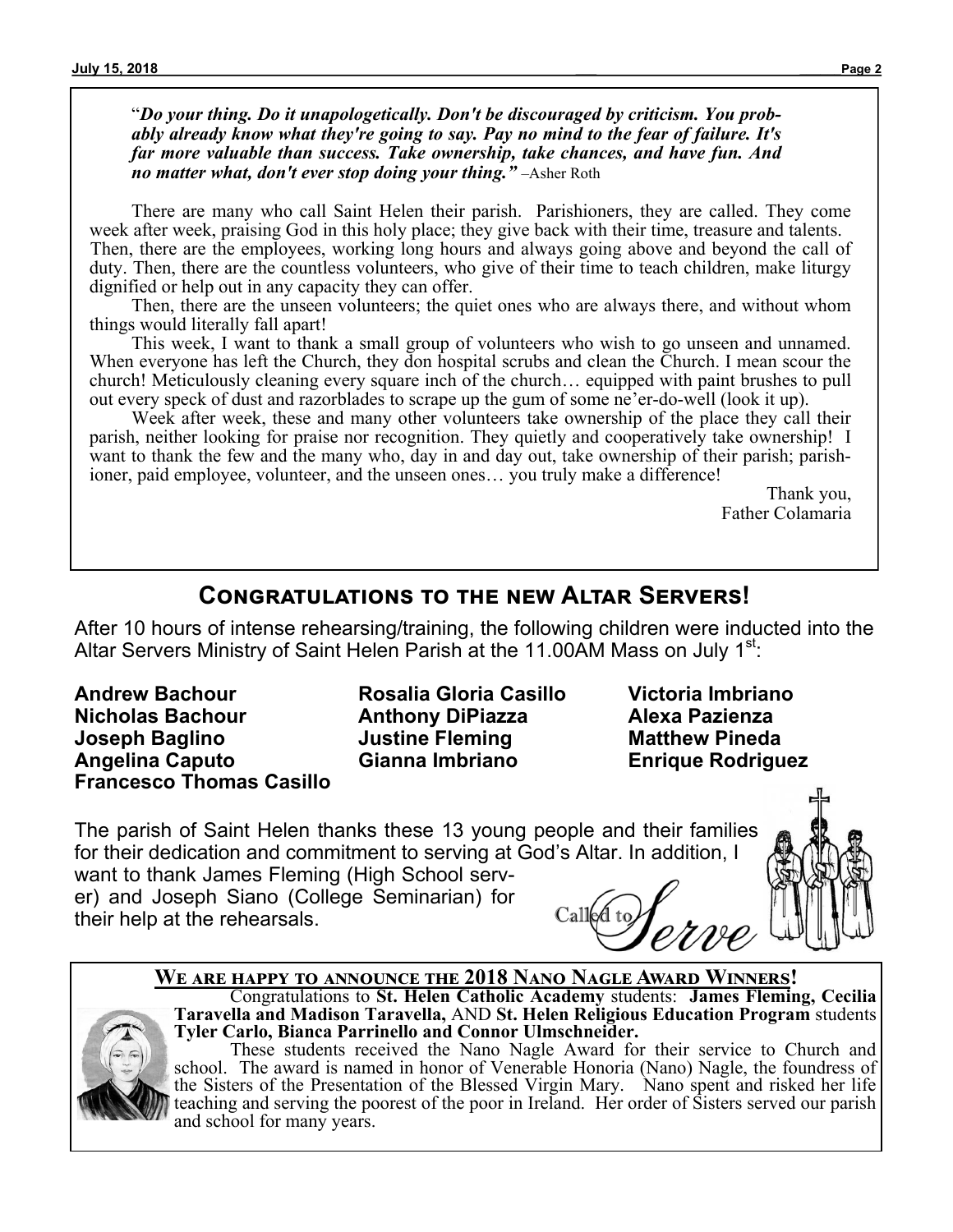

## **New Family Religious Education Registration for 2018-2019**

*Our program consists of Eight Religious Education grades: Kindergarten through 7th Grade*

We are now registering children for the **2018-2019** school year. You may pick up a registration **form** at the Religious Education Office located in the St. Helen's Academy school building. The registration fee is **\$75** for one child and **\$100** for two or more children in the same family **for registrations received up to and including 7/20/2018. The registration fee for forms received after 7/20/18 is \$100 for one child and \$125 for two or more children in the same family.** If the child was baptized at a Church other than St. Helen, you will need a copy of your child's Baptismal Certificate. If you do not have one available, you should contact the rectory of the Church where your child was baptized. It takes a couple of weeks to process a Baptismal Certificate at most parishes. Place your request now so your registration for our program will not be delayed. If you have any concerns or questions please contact us at 718 -916-2319. Re-registration for those enrolled in the current year was sent home.

#### **Rosary for Peace…New Place, New Time** The Rosary for Peace, sponsored by the Saint Helen Secular Franciscan Fraternity, takes place in the Church at 6:30PM every Wednesday. The group prays for our Blessed Mother's intercession to end violence (both domestic and civil) and the persecution of Christians throughout the world. All parishioners are invited to join us. We welcome anyone willing to lead a decade of the Rosary in a language other than English. -9173.

**St. Helen's Support Group for the Physically Challenged** meets the first and third Wednesday of every month at 1:30PM in the Rectory meeting room. All are invited. For further information please call Joan at (718) 848

**The Order of Franciscans Secular** meet on the 3rd Saturday of every month in St. Helen's Rectory after the 9AM Mass. Come and learn more about the Franciscan way of life.

**CATHOLIC CHARITIES NEIGHBORHOOD SERVICES HOWARD BEACH SENIOR CENTER** is located at 155-55 Cross Bay Blvd., across from Stop N Shop on Cross Bay Blvd. Seniors aged 60 and older are invited **Fun** to become members. Activities and services are offered Monday-Friday from 9:00AM to 4:00PM. **For further**  for. **information, contact Rosalie at 718-738-8100.** Seniors

| <b>Mondays</b>   | 9:30-10:30AM:<br>10:45-11:45AM:                        | <b>Tai Chi</b> with Elaine Fleischman<br><b>Chair Aerobics</b> with Charlie Ro<br><b>Movement Exercise</b> with Millie<br>Dancing to a DJ with Refreshm |  |
|------------------|--------------------------------------------------------|---------------------------------------------------------------------------------------------------------------------------------------------------------|--|
| <b>Tuesdays</b>  | $9:30-10:30AM$ :<br>1:00PM:                            |                                                                                                                                                         |  |
| Wednesdays       | $10:00-11:00AM$ :<br>10:30-11:30AM:<br>$1:00-3:00PM$ : | <b>Zumba</b> with Elaine<br><b>Adult Coloring Classes</b><br>Karaoke By Fernando                                                                        |  |
| <b>Thursdays</b> | $9:30-10:30AM$ :<br>9:30-11:30AM:<br>12:30-2:30PM:     | <b>Movement Exercise</b> with Millie<br><b>Art Classes</b> with a certified teac<br><b>Art Classes</b> with a certified teac                            |  |
| <b>Fridays</b>   | 9:30-10:30AM:<br>$10:00-11:30AM$ :<br>10:30-11:30AM:   | <b>Cardio Exercise</b> with Dwayne<br><b>Introduction to Sign Language</b><br>Yoga with Charlie Roemer                                                  |  |

r Aerobics with Charlie Roemer

**Exercise** with Millie ing to a DJ with Refreshments

**Exercise** with Millie 9:30-11:30AM: **Art Classes** with a certified teacher **Iasses** with a certified teacher

## **Policies Regarding Infant Baptism at St. Helen Parish**



Parents seeking Baptism for their children *who live within the territory of St. Helen Parish* are asked to register as members of the parish before requesting an initial interview for Baptism. Registration is easily done at the parish office anytime during business hours.

Parents seeking Baptism for their children *who live outside the territory of St. Helen Parish* are asked to obtain a letter from the parish in which they live authorizing the Baptism to take place at St. Helen.

Initial meetings with parents seeking Baptism for their children will normally take place **on the second Wednesday of each month from 7:00–9:00PM and on the fourth Saturday of each month from 10:30AM–12:30PM.**

### **JULY—SEPTEMBER, 2018**

**Mornings of Preparation**

**Required Before a Baptism:** (*All begin at the 11:00AM Mass and continue in the Msgr. McGinness Room)* **July 22 — August 12 & 26 — September 9 & 23** **Schedule for Baptisms:** (*All begin at 2:00PM)*

**July 22 — August 12 & 26 September 9 & 23**

**Please call 718-738-1616 for more information and/or to schedule an appointment.**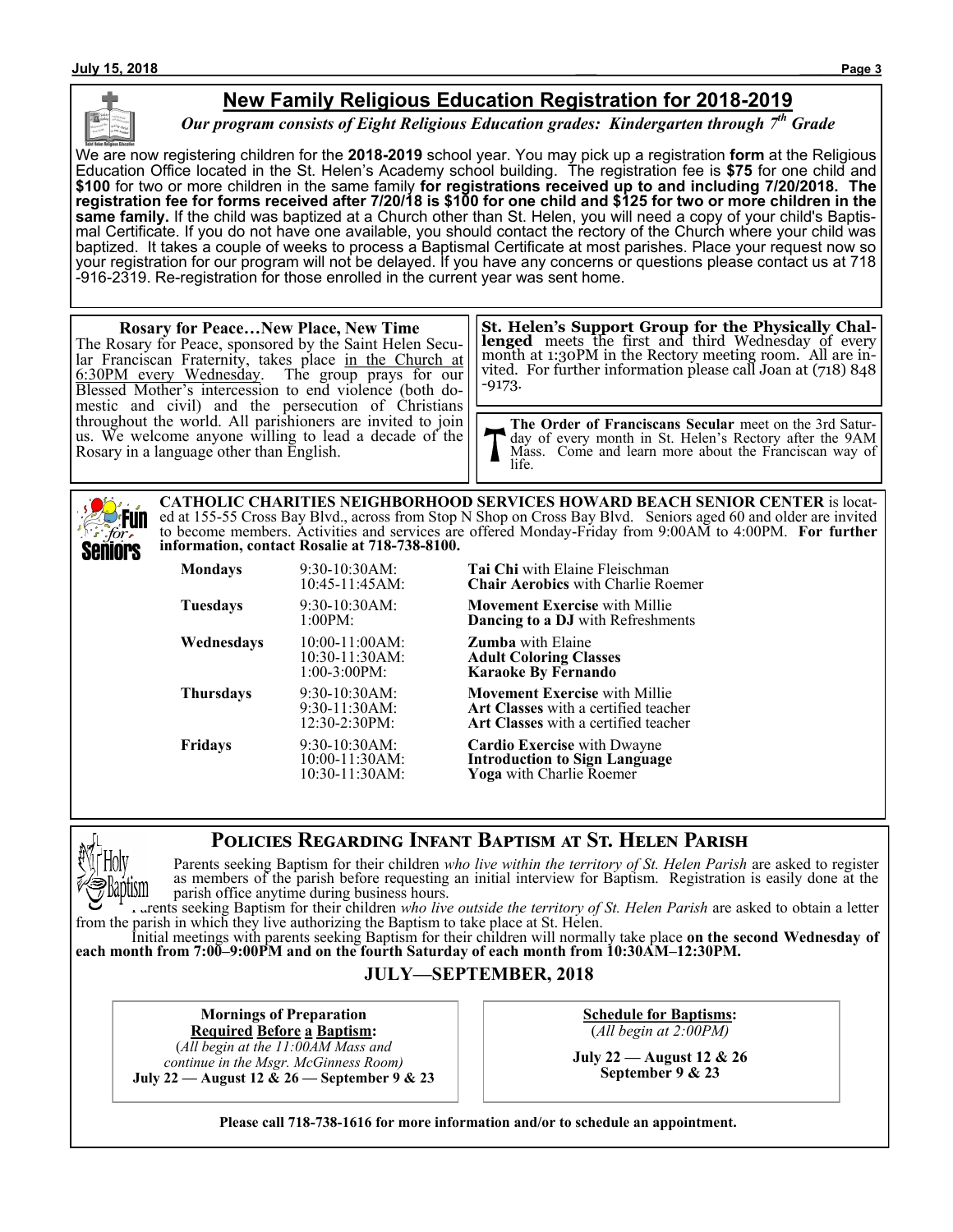#### IN COOPERATION WITH **NORTHEAST ROAD SAFETY**

# **St. Helen' Parish** PRESENTS

# **THE 6-HOUR NYSDMV-APPROVED POINT AND INSURANCE RE-DUCTION COURSE (Defensive Driving Course)\***

# **Sponsored by American Safety, Inc. (#028)**

# **Saturday July 21, 2018 10:00AM–4:00PM**

**Scheduled for the Msgr. McGinness Room at the Rectory 157-10 83rd St. Howard Beach, NY 11414**

**Benefits:**

- **1. Successful completion of the Course provides a 10% reduction in liability and collision insurance rates for 3 consecutive years. (Individual completing the Course must be the principal operator of the insured vehicle in order to be eligible for reduction.)**
- **2. Reduction of 4 moving violation Points from your driver's license record.**
- **3. Refreshes your knowledge of driving with time-tested safe driving tips and an overview of New York State vehicle and traffic laws.**

**(Class includes several movies and breaks.)**

**The fee for the Course is \$50. (Any checks should be made out to 'Northeast Road Safety') To pre-pay and reserve a seat for the Class please complete form below and submit form & registration fee to Rectory office (718 738-1616). Same-day registration allowed if openings are available. Please arrive by 9:45 am.**

### **All licensed New York State drivers welcome.**

**\*AMERICAN SAFETY'S COURSE HAS BEEN APPROVED BY THE NEW YORK STATE DEPARTMENT OF MOTOR VEHICLES FOR POINT AND INSURANCE REDUCTION.**

-----------------------------------------------------------------------------------------------------------------------------------------————————————-

|  | REGISTRATION FORM FOR 6-HOUR NEW YORK DEFENSIVE DRIVING CLASS                 |
|--|-------------------------------------------------------------------------------|
|  | Saturday July 21, 2018 10AM-4:00PM in the Msgr. McGinness Room at the Rectory |

| Name:       |                  |                  |
|-------------|------------------|------------------|
| Address:    |                  |                  |
| City:       | State: _________ | Zip Code: ______ |
| Tel/Cell #: |                  |                  |
|             |                  |                  |
|             |                  |                  |